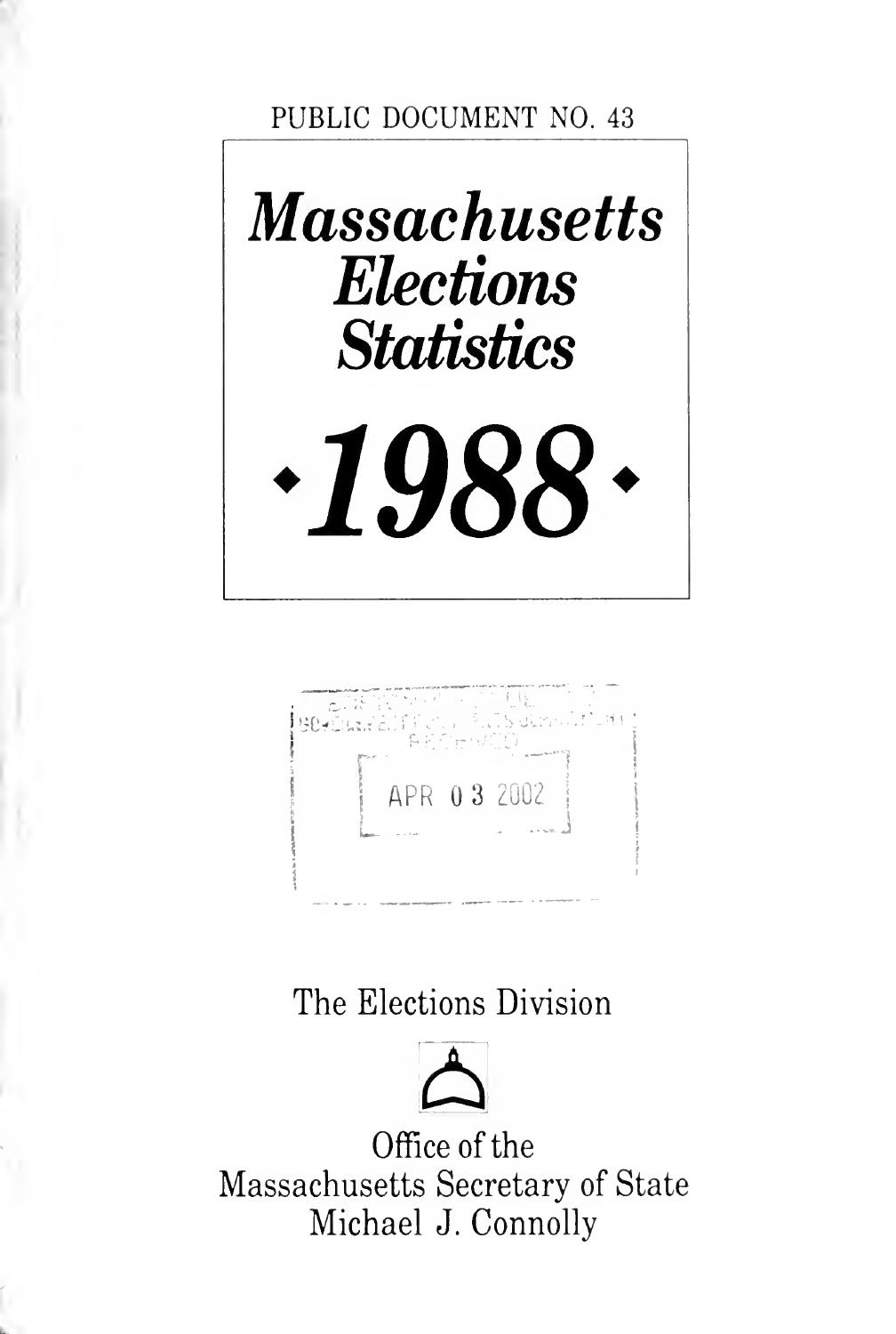| Third<br><b>Essex</b><br>District | Nicholas J. Costello<br>Ameshury<br>ह | All Other | Blank <sup>.</sup> | Total Votes Cast |
|-----------------------------------|---------------------------------------|-----------|--------------------|------------------|
| Amesbury                          | 1162                                  |           | 394                | 1556             |
| HAVERHILL                         | 4564                                  |           | 1823               | 6387             |
| Merrimac                          | 423                                   |           | 84                 | 507              |
| Methuen                           | 3168                                  |           | 2956               | 6124             |
| NEWBURYPORT                       | 1726                                  |           | 573                | 2299             |
| North Andover                     | 2251                                  |           | 812                | 3063             |
| Salisbury                         | 554                                   |           | 153                | 707              |
| $TOTALS$                          | 13848                                 |           | 6795               | 20643            |

| First<br><b>Essex</b><br>and<br>Middlesex<br><b>District</b> | North Reading<br>Stephen J. O'Leary<br>$\overline{\sigma}$ | David H. Mitchell<br>Gloucester<br>눙 | All Others   | Blanks | Total Votes Cast |
|--------------------------------------------------------------|------------------------------------------------------------|--------------------------------------|--------------|--------|------------------|
| $Boxford$                                                    | 235                                                        | 114                                  | $\mathbf{1}$ | 176    | 525              |
| Essex                                                        | 69                                                         | 152                                  |              | 70     | 291              |
| Georgetown                                                   | 338                                                        | 140                                  |              | 164    | 643              |
| $GLOUCESTER$                                                 | 441                                                        | 1328                                 |              | 869    | 2638             |
| Groveland                                                    | 324                                                        | 129                                  |              | 159    | 612              |
| Hamilton                                                     | 258                                                        | 231                                  |              | 214    | 703              |
| lpswich                                                      | 499                                                        | 431                                  |              | 327    | 1257             |
| Manchester                                                   | 157                                                        | 300                                  |              | 141    | 598              |
| Middleton                                                    | 338                                                        | 71                                   |              | 118    | 527              |
| Newbury                                                      | 312                                                        | 181                                  |              | 209    | 702              |
| North Reading                                                | 1417                                                       | 215                                  | 4            | 193    | 1825             |
| Reading                                                      | 1017                                                       | 134                                  |              | 183    | 1334             |
| Rockport                                                     | 165                                                        | 510                                  |              | 232    | 907              |
| Rowley                                                       | 174                                                        | 97                                   |              | 95     | 370              |
| Topsfield                                                    | 264                                                        | 152                                  |              | 166    | 582              |
| Wenham                                                       | 98                                                         | 89                                   | 5            | 87     | 274              |
| West Newbury                                                 | 158                                                        | 82                                   |              | 144    | 384              |
| Wilmington                                                   | 1461                                                       | 160                                  |              | 568    | 2189             |
| $TOTALS$                                                     | 7725                                                       | 4516                                 |              | 4115   | 16361            |
|                                                              |                                                            |                                      |              |        |                  |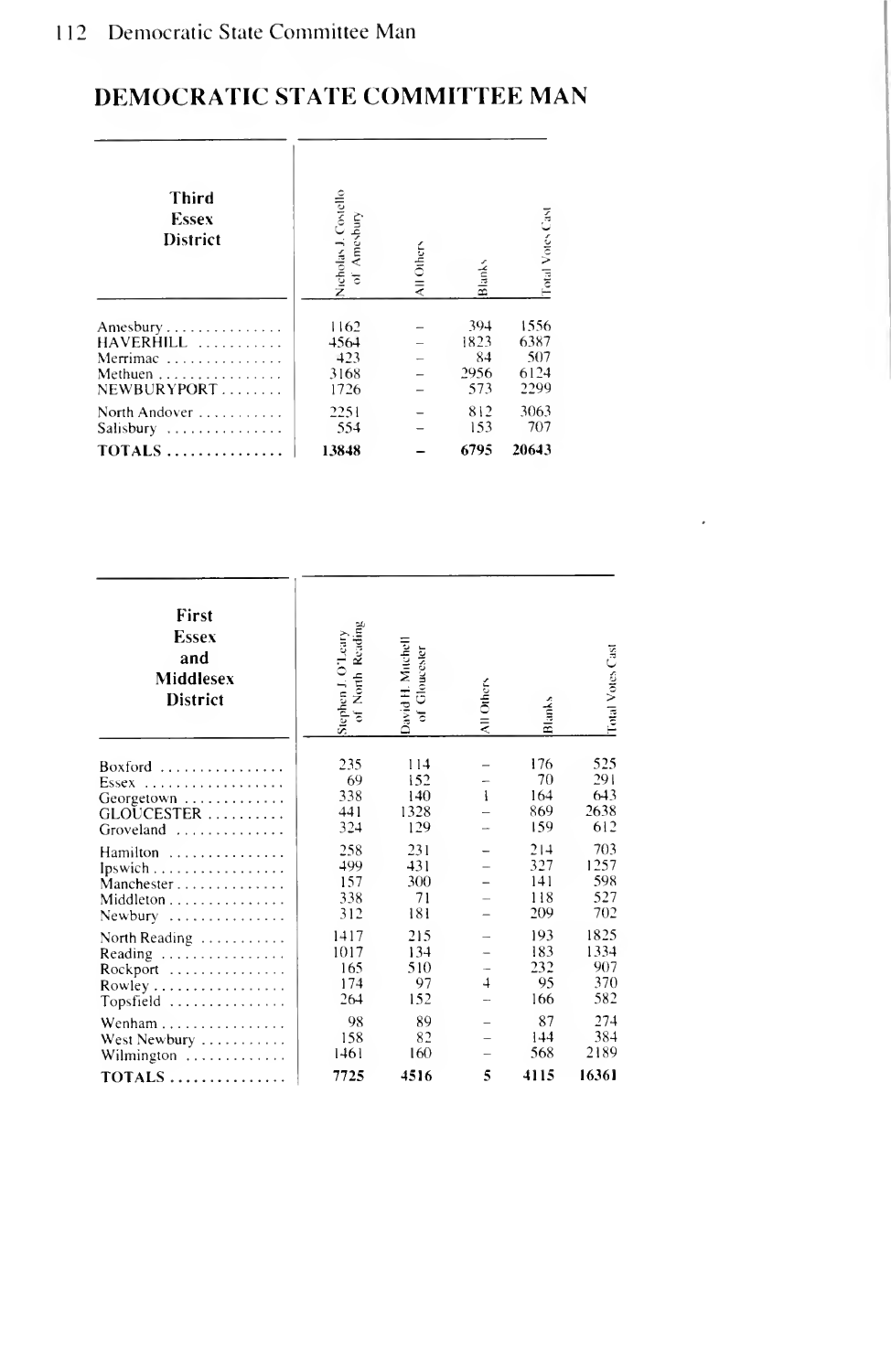| Second<br><b>Essex</b><br>and<br><b>Middlesex</b><br><b>District</b> | Bain Jr<br>awrence<br>J. bivist       | All Others | <b>Blanks</b>                        | otal Votes Cast                       |  |
|----------------------------------------------------------------------|---------------------------------------|------------|--------------------------------------|---------------------------------------|--|
| Andover<br>Billerica<br>$LAWRENCE$<br>Tewksbury                      | 1490<br>2463<br>4691<br>1807<br>10451 |            | 1881<br>1589<br>2667<br>1245<br>7382 | 3371<br>4052<br>7359<br>3052<br>17834 |  |

i.

| Franklin<br>and<br><b>Hampshire</b><br><b>District</b>                                                                              | John W. Olver                   | All Others     | <b>Blanks</b>                  | Total Votes Cast                |
|-------------------------------------------------------------------------------------------------------------------------------------|---------------------------------|----------------|--------------------------------|---------------------------------|
| Amherst                                                                                                                             | 2327                            | Ī              | 2093                           | 4421                            |
| Ashfield $\ldots \ldots \ldots \ldots$                                                                                              | 202                             |                | 53                             | 255                             |
| Buckland $\ldots$ ,                                                                                                                 | 133                             |                | 36                             | 169                             |
| Chesterfield                                                                                                                        | 70                              |                | 13                             | 83                              |
| Conway $\ldots \ldots \ldots \ldots$                                                                                                | 209                             |                | 60                             | 269                             |
| Deerfield $\ldots \ldots \ldots \ldots$                                                                                             | 472                             | $\overline{c}$ | 111                            | 583                             |
| Goshen                                                                                                                              | 57                              |                | 16                             | 73                              |
| $Graphy$                                                                                                                            | 210                             |                | 231                            | 441                             |
| Greenfield                                                                                                                          | 1125                            |                | 496                            | 1623                            |
| Hadley                                                                                                                              | 451                             |                | 200                            | 651                             |
| Hatfield<br>.<br>Huntington<br>Leverett $\ldots \ldots \ldots \ldots$<br>Montague $\ldots \ldots \ldots \ldots$<br>NORTHAMPTON<br>. | 323<br>75<br>290<br>651<br>3494 | $\overline{2}$ | 103<br>18<br>89<br>185<br>1464 | 426<br>93<br>379<br>836<br>4960 |
| Shelburne                                                                                                                           | 175                             |                | 38                             | 213                             |
| South Hadley                                                                                                                        | 1329                            |                | 449                            | 1778                            |
| Sunderland                                                                                                                          | 315                             |                | 104                            | 419                             |
| Westhampton                                                                                                                         | 113                             |                | 25                             | 138                             |
| Whately                                                                                                                             | 149                             |                | 31                             | 180                             |
| Williamsburg                                                                                                                        | 244                             | 5              | 79                             | 323                             |
| $TOTALS$                                                                                                                            | 12414                           |                | 5894                           | 18313                           |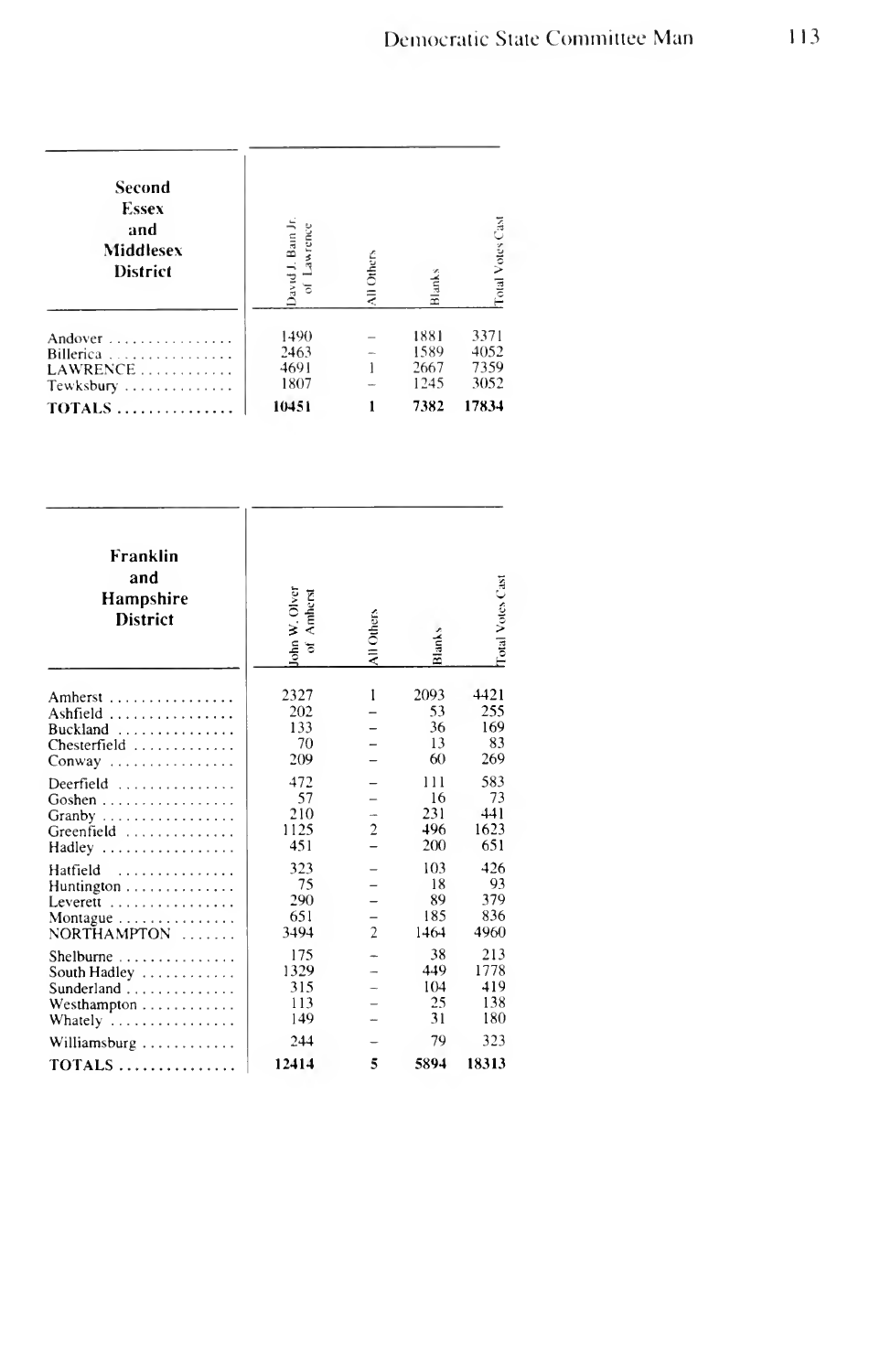| First<br>Hampden<br><b>District</b>                                                      | of Springfield<br>Alan D. Sivitsky                | of Longmeadow<br>John P. Cokkinias                     | All Others                                      | Blanks                                              | Total Votes Cast                      |
|------------------------------------------------------------------------------------------|---------------------------------------------------|--------------------------------------------------------|-------------------------------------------------|-----------------------------------------------------|---------------------------------------|
| Agawam<br>Longmeadow<br>$SPRINGFIED$<br>West Springfield<br>$TOTALS$                     | 786<br>564<br>2152<br>892<br>4394                 | 257<br>563<br>832<br>345<br>1997                       | $\overline{a}$                                  | 716<br>115<br>2308<br>567<br>3706                   | 1759<br>1242<br>5292<br>1804<br>10097 |
| Second<br>Hampden<br><b>District</b>                                                     | Edward P. Collins, Jr.<br>of Springfield          | All Others                                             | slanks                                          | Total Votes Cast                                    |                                       |
| CHICOPEE<br>East Longmeadow<br>Hampden<br>Ludlow<br>SPRINGFIELD<br>Wilbraham<br>$TOTALS$ | 1520<br>502<br>240<br>1750<br>3416<br>547<br>7975 | $\frac{2}{1}$<br>L<br>$\overline{a}$<br>$\overline{2}$ | 976<br>502<br>122<br>830<br>3592<br>416<br>6438 | 2498<br>1004<br>362<br>2580<br>7008<br>963<br>14415 |                                       |
| Hampden<br>and<br>Hampshire<br><b>District</b>                                           | Tancis C. Lapointe<br>of Chicopee                 | All Others                                             | Blanks                                          | Total Votes Cast                                    |                                       |
| CHICOPEE<br>Easthampton<br>.<br>Granville<br>.<br>HOLYOKE<br>Montgomery<br>.             | 3349<br>938<br>35<br>1830<br>35                   | 1<br>$\frac{1}{5}$                                     | 914<br>503<br>15<br>2796<br>16                  | 4264<br>1441<br>50<br>4631<br>51                    |                                       |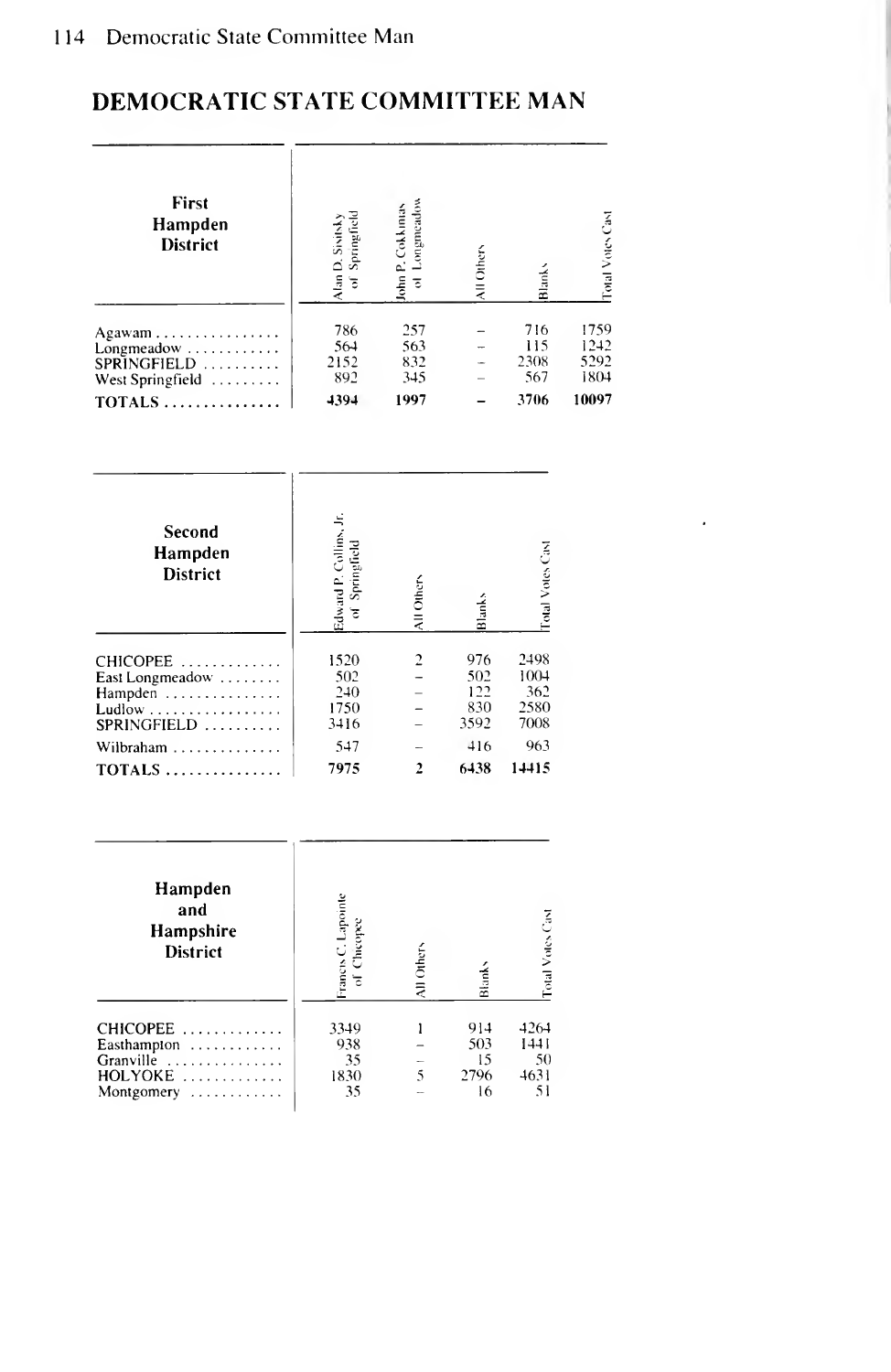| Hampden<br>and<br>Hampshire<br><b>District</b><br>(Continued)                         | rancis C Laponte<br>of Chicopee            | All Others                      | Blanks                                                                                           | Total Votes Cast                                                               |                                           |                                 |
|---------------------------------------------------------------------------------------|--------------------------------------------|---------------------------------|--------------------------------------------------------------------------------------------------|--------------------------------------------------------------------------------|-------------------------------------------|---------------------------------|
| Russell<br>Southampton<br>Southwick<br>.<br>WESTFIELD<br>.<br>$TOTALS$                | 39<br>241<br>279<br>1741<br>8487           | $\overline{a}$<br>6             | 17<br>124<br>124<br>999<br>5508                                                                  | 56<br>365<br>403<br>2740<br>14001                                              |                                           |                                 |
| First<br><b>Middlesex</b><br><b>District</b>                                          | Edward J. Kennedy<br>of Lowell             | Mark E. Goldman<br>of Lowell    | All Others                                                                                       | Blanks                                                                         | Total Votes Cast                          |                                 |
| Dracut<br>.<br>Dunstable<br>Groton<br>$LOWELL$<br>Pepperell                           | 2316<br>161<br>456<br>8108<br>529          | 594<br>26<br>136<br>1977<br>127 | $\overline{\phantom{0}}$<br>$\overline{a}$<br>$\overline{a}$<br>$\overline{a}$<br>$\overline{a}$ | 479<br>29<br>164<br>1314<br>128<br>44                                          | 3389<br>216<br>756<br>11399<br>784<br>396 |                                 |
| Shirley<br>Tyngsborough $\ldots$ .<br>$\texttt{TOTALS}\dots\dots\dots\dots\dots\dots$ | 283<br>583<br>12436                        | 69<br>123<br>3052               | $\overline{\phantom{a}}$                                                                         | 106<br>2264                                                                    | 812<br>17752                              |                                 |
| Second<br>Middlesex<br><b>District</b>                                                | Salvatore (Sal) R. Albano<br>of Somerville | Paul J. Donato<br>of Mediord    | John D. Pompeo<br>of Mediord                                                                     | All Others                                                                     | <b>Blanks</b>                             | Total Votes Cast                |
| <b>MEDFORD</b><br>SOMERVILLE<br>.<br>Winchester<br><b>TOTALS</b>                      | 3411<br>7779<br>1048<br>12238              | 2684<br>1708<br>450<br>4842     | 1849<br>632<br>274<br>2755                                                                       | I<br>$\overline{a}$<br>$\begin{array}{c} \hline \end{array}$<br>$\overline{2}$ | 2585<br>2135<br>1263<br>5983              | 10530<br>12254<br>3036<br>25820 |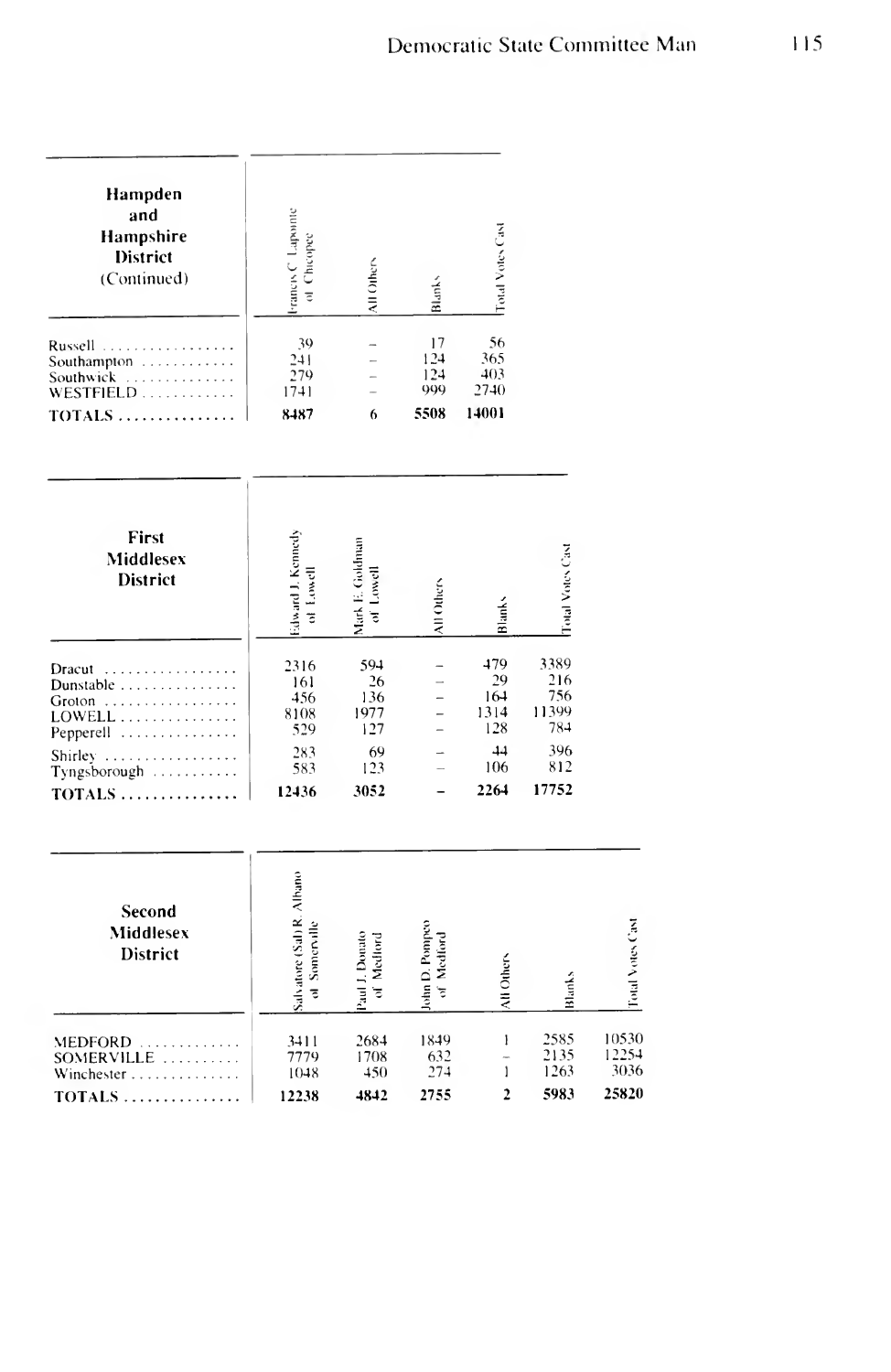| <b>Third</b><br>Middlesex<br><b>District</b>                      | John A. Brennan,<br>Malden<br>Έ      | All Others | Blank-                            | Total Votes Cast                     |  |
|-------------------------------------------------------------------|--------------------------------------|------------|-----------------------------------|--------------------------------------|--|
| <b>MALDEN</b><br>.<br>MELROSE<br>Reading<br>Stoneham<br>Wakefield | 4148<br>2166<br>1438<br>1931<br>3029 |            | 3278<br>1848<br>621<br>882<br>981 | 7427<br>4014<br>2059<br>2813<br>4010 |  |
|                                                                   | 12712                                |            | 7610                              | 20323                                |  |

| Fourth<br>Middlesex<br><b>District</b>                           | Cunningham<br>Burlington<br>Michael T.<br>ह | Jenny M. Kelleher<br>Arlington<br>ă | All Other      | Blanks                             | <b>Total Votes Cast</b>               |
|------------------------------------------------------------------|---------------------------------------------|-------------------------------------|----------------|------------------------------------|---------------------------------------|
| Arlington<br>Burlington<br>CAMBRIDGE<br>Lexington<br>WOBURN<br>. | 1863<br>1963<br>474<br>1916<br>2405         | 7103<br>312<br>830<br>1859<br>1474  | $\overline{c}$ | 2169<br>849<br>560<br>2608<br>1348 | 11137<br>3124<br>1864<br>6383<br>5227 |
| $TOTALS$                                                         | 8621                                        | 11578                               | $\overline{2}$ | 7534                               | 27735                                 |

 $\sim 100$  km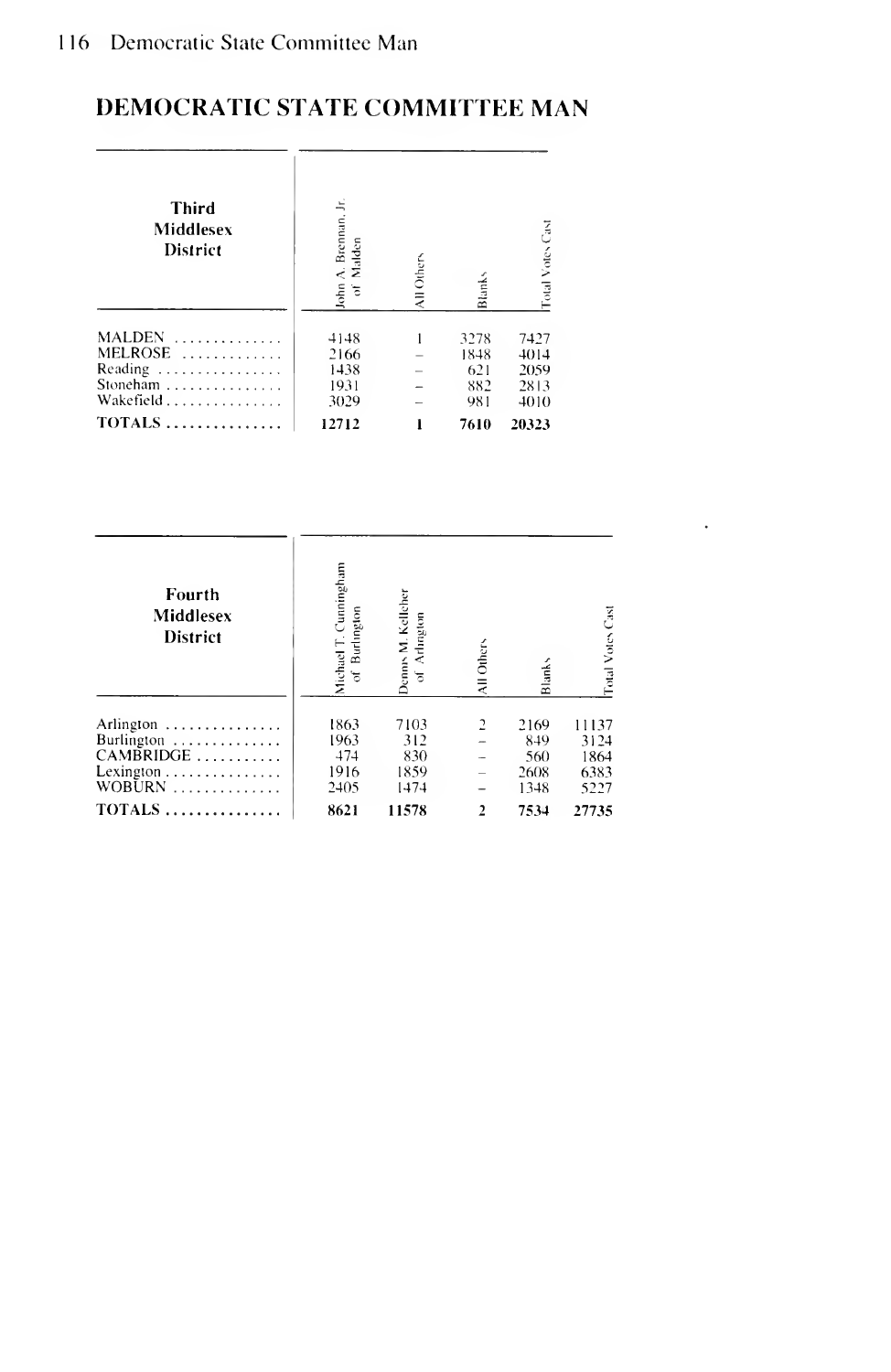| Fifth<br><b>Middlesex</b><br>District                        | Thester G. Atkins<br>Comcord<br>Έ | All Others | Blanks                             | Total Votes Cast                   |
|--------------------------------------------------------------|-----------------------------------|------------|------------------------------------|------------------------------------|
| Bedford<br>.<br>Carlisle<br>Chelmsford<br>Concord<br>Lincoln | 949<br>542<br>2581<br>2057<br>671 |            | 592<br>161<br>1(090)<br>501<br>244 | 1541<br>703<br>3671<br>2558<br>915 |
| WALTHAM<br>Wayland<br>Weston<br>$TOTALS$                     | 3203<br>1337<br>935<br>12275      |            | 2924<br>531<br>391<br>6434         | 6127<br>1868<br>1326<br>18709      |

J.

| Middlesex<br>and<br><b>Norfolk</b><br><b>District</b> | A. Businger<br>Brookline<br>들<br>Έ | All Others | Blanks | Ã<br>otal Votes |
|-------------------------------------------------------|------------------------------------|------------|--------|-----------------|
| Brookline                                             | 4950                               |            | 5142   | 10092           |
| <b>NEWTON</b>                                         | 5477                               |            | 8866   | 14343           |
| TOTALS                                                | 10427                              |            | 14008  | 24435           |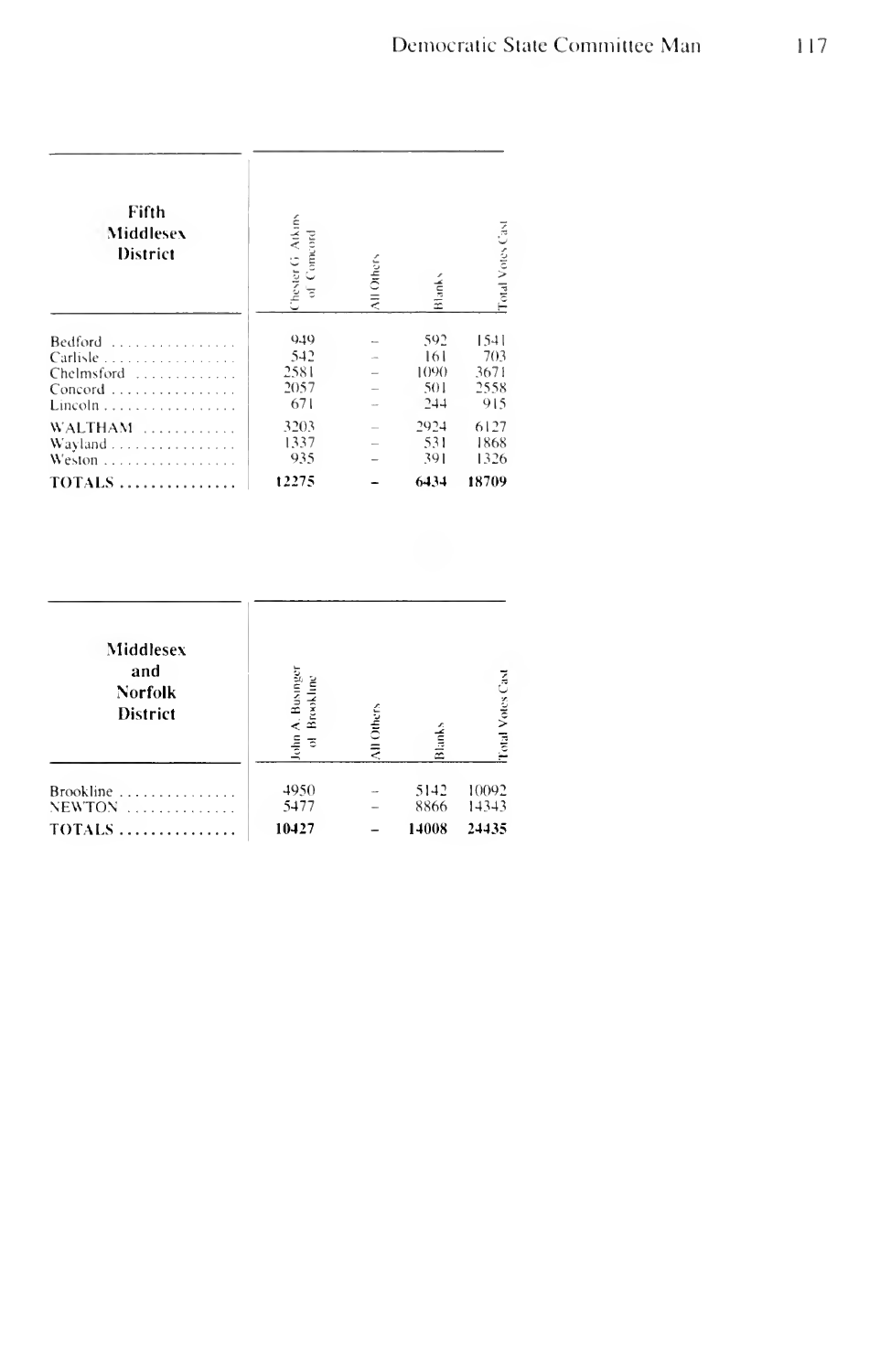$\overline{\phantom{a}}$   $\overline{\phantom{a}}$   $\overline{\phantom{a}}$   $\overline{\phantom{a}}$   $\overline{\phantom{a}}$ 

# DEMOCRATIC STATE COMMITTEE MAN

| Middlesex.<br>Norfolk.<br>and<br>Worcester<br><b>District</b> | John F. Delprete<br>of Framingham | All Others | Blank | otal Votes Cast |
|---------------------------------------------------------------|-----------------------------------|------------|-------|-----------------|
| Ashland $\ldots \ldots \ldots \ldots$                         | 795                               |            | 380   | 1175            |
| Framingham                                                    | 5630                              |            | 2626  | 8256            |
| Franklin                                                      | 1162                              |            | 769   | 1931            |
| Holliston                                                     | 972                               |            | 572   | 1544            |
| Medway                                                        | 627                               |            | 362   | 989             |
| Natick                                                        | 1793                              |            | 2492  | 4285            |
| Southborough                                                  | 482                               |            | 302   | 784             |
| $TOTALS$                                                      | 11461                             |            | 7503  | 18964           |

| Middlesex<br>and<br><b>Suffolk</b><br><b>District</b>  | Charles F. Flaherty<br>of Cambridge | All Others    | Blank:                       | Total Votes Cast             |
|--------------------------------------------------------|-------------------------------------|---------------|------------------------------|------------------------------|
| Belmont<br>BOSTON<br>CAMBRIDGE<br>Watertown $\ldots$ , | 2803<br>2313<br>4588<br>3589        | $\mathcal{P}$ | 1888<br>4273<br>3190<br>2251 | 4691<br>6586<br>7780<br>5840 |
| $TOTALS$                                               | 13293                               |               | 11602                        | 24897                        |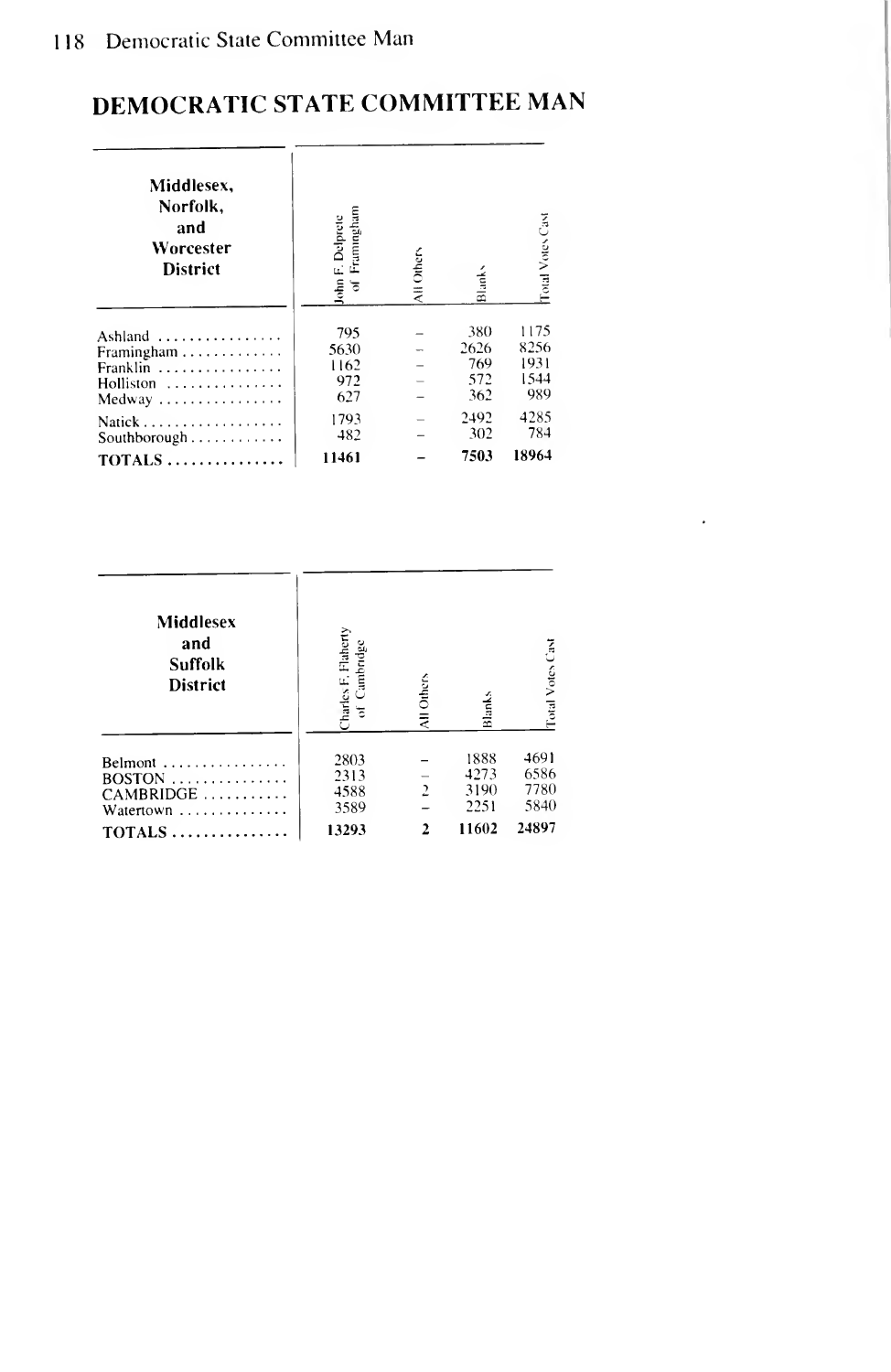| Middlesex<br>and<br>Worcester<br>District | Marlborough<br>Robert A. Durand<br>$\overline{\circ}$ | All Others | Blanks              | Total Votes Cas       |
|-------------------------------------------|-------------------------------------------------------|------------|---------------------|-----------------------|
| Acton                                     | 1210                                                  |            | 870                 | 2080                  |
|                                           | 302                                                   |            | 248                 | 550                   |
| Berlin                                    | 160                                                   |            | 77                  | 237                   |
| Boxborough $\ldots \ldots \ldots \ldots$  | 197                                                   |            | 124                 | 321                   |
| Harvard                                   | 345                                                   |            | 282                 | 627                   |
| Hudson                                    | 1137                                                  |            | 397                 | 1534                  |
| Littleton                                 | 488                                                   |            | 319                 | 807                   |
| MARLBOROUGH                               | 2447                                                  |            | 677                 | 3124                  |
| Maynard                                   | 769                                                   |            | 480                 | 1249                  |
| $Stow$                                    | 365                                                   |            | 242                 | 607                   |
| Sudbury<br>Westford<br>$TOTALS$           | 916<br>1174<br>9510                                   | 29<br>29   | 1051<br>798<br>5565 | 1967<br>2001<br>15104 |

| <b>Norfolk</b><br><b>District</b>                   | Robert E. Gibbons<br>Quincy<br>Ξ | All Others | Blank                      | otal Votes Cast              |
|-----------------------------------------------------|----------------------------------|------------|----------------------------|------------------------------|
| Avon<br><b>Braintree</b><br>Holbrook<br>QUINCY<br>. | 539<br>3728<br>957<br>8087       |            | 254<br>2101<br>528<br>5004 | 797<br>5829<br>1485<br>13091 |
| $TOTALS$                                            | 13311                            |            | 7887                       | 21202                        |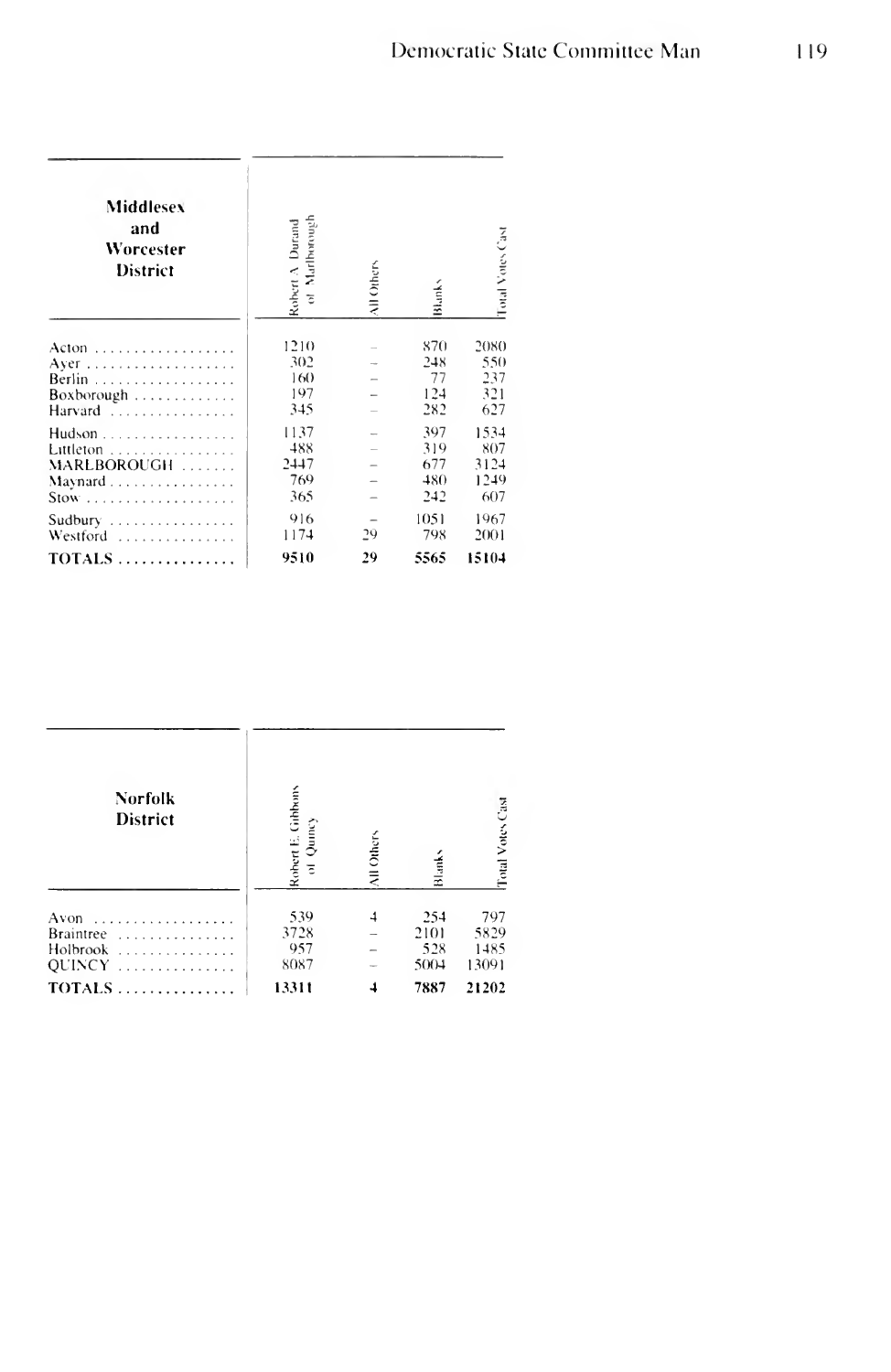| Norfolk<br>and<br><b>Bristol</b><br>District                                                                | William R. Keating<br>Sharon<br>ह  | All Others | Blanks                          | Total Votes Cast                     |
|-------------------------------------------------------------------------------------------------------------|------------------------------------|------------|---------------------------------|--------------------------------------|
| Canton<br>. <b>.</b> .<br>Easton<br>.<br>Foxborough<br>Mansfield<br>Norton $\dots\dots\dots\dots\dots\dots$ | 2371<br>1164<br>1189<br>983<br>596 |            | 649<br>497<br>296<br>399<br>415 | 3020<br>1661<br>1485<br>1382<br>1011 |
| Norwood<br>Sharon<br>Stoughton $\ldots \ldots \ldots \ldots$                                                | 3330<br>2312<br>2295               |            | 1297<br>567<br>1236             | 4627<br>2879<br>3531                 |
| $TOTALS$                                                                                                    | 14240                              |            | 5356                            | 19596                                |

l,

| Norfolk.<br><b>Bristol</b><br>and<br><b>Middlesex</b><br>District          | Arthur M. Tiernan, Jr.<br>Needham<br>ह | All Others | Blanks                           | Total Votes Cast                     |
|----------------------------------------------------------------------------|----------------------------------------|------------|----------------------------------|--------------------------------------|
| $ATTLEBORO$<br>Dover<br>Millis<br>Needham<br>Norfolk                       | 1374<br>291<br>534<br>2759<br>429      |            | 791<br>219<br>315<br>1409<br>277 | 2165<br>510<br>849<br>4168<br>706    |
| North Attleborough<br>Plainville<br>Sherborn<br>Wellesley<br>Wrentham<br>. | 790<br>133<br>274<br>1788<br>472       |            | 415<br>318<br>236<br>1600<br>249 | 1205<br>$-451$<br>510<br>3389<br>721 |
| $TOTALS$                                                                   | 8844                                   | 1          | 5829                             | 14674                                |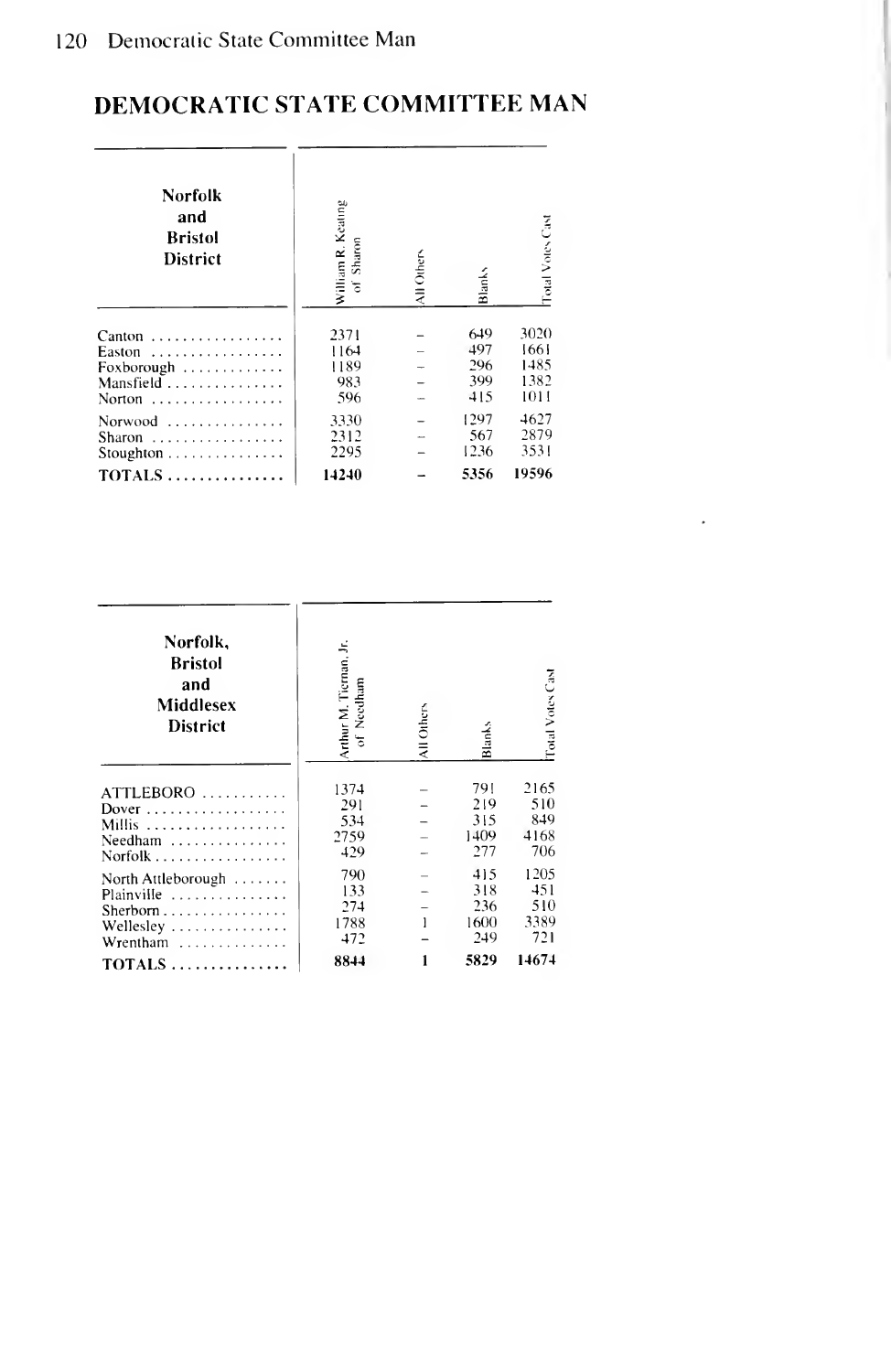| Norfolk<br>and<br>Plymouth<br>District               | Frederick R. Koed<br>Cohasset<br>ŧ  | All Others | Blank-                            | Fotal Votes Cast                    |
|------------------------------------------------------|-------------------------------------|------------|-----------------------------------|-------------------------------------|
| Cohasset<br>Duxbury<br>Hingham<br>Hull<br>Marshfield | 572<br>778<br>1606<br>693<br>(0.40) |            | 227<br>580<br>1046<br>536<br>1557 | 799<br>1358<br>2652<br>1229<br>2597 |
| Scituate<br>.<br>Weymouth<br>$TOTALS$                | 1318<br>4611<br>10618               |            | 948<br>3245<br>8139               | 2266<br>7856<br>18757               |

| Plymouth<br><b>District</b>                            | seph <sub>12</sub> . Joseph<br>Brockton | rancis C. Gauss<br>Brockton      | All Others | Blanks                           | Fotal Votes Cast                     |
|--------------------------------------------------------|-----------------------------------------|----------------------------------|------------|----------------------------------|--------------------------------------|
| Abington<br>BROCKTON<br>Hanover<br>Norwell<br>Rockland | 710<br>4709<br>616<br>324<br>841        | 383<br>3464<br>294<br>213<br>384 |            | 366<br>1409<br>445<br>578<br>393 | 1459<br>9583<br>1355<br>1115<br>1618 |
|                                                        | 7200                                    | 4738                             |            | 3191                             | 15130                                |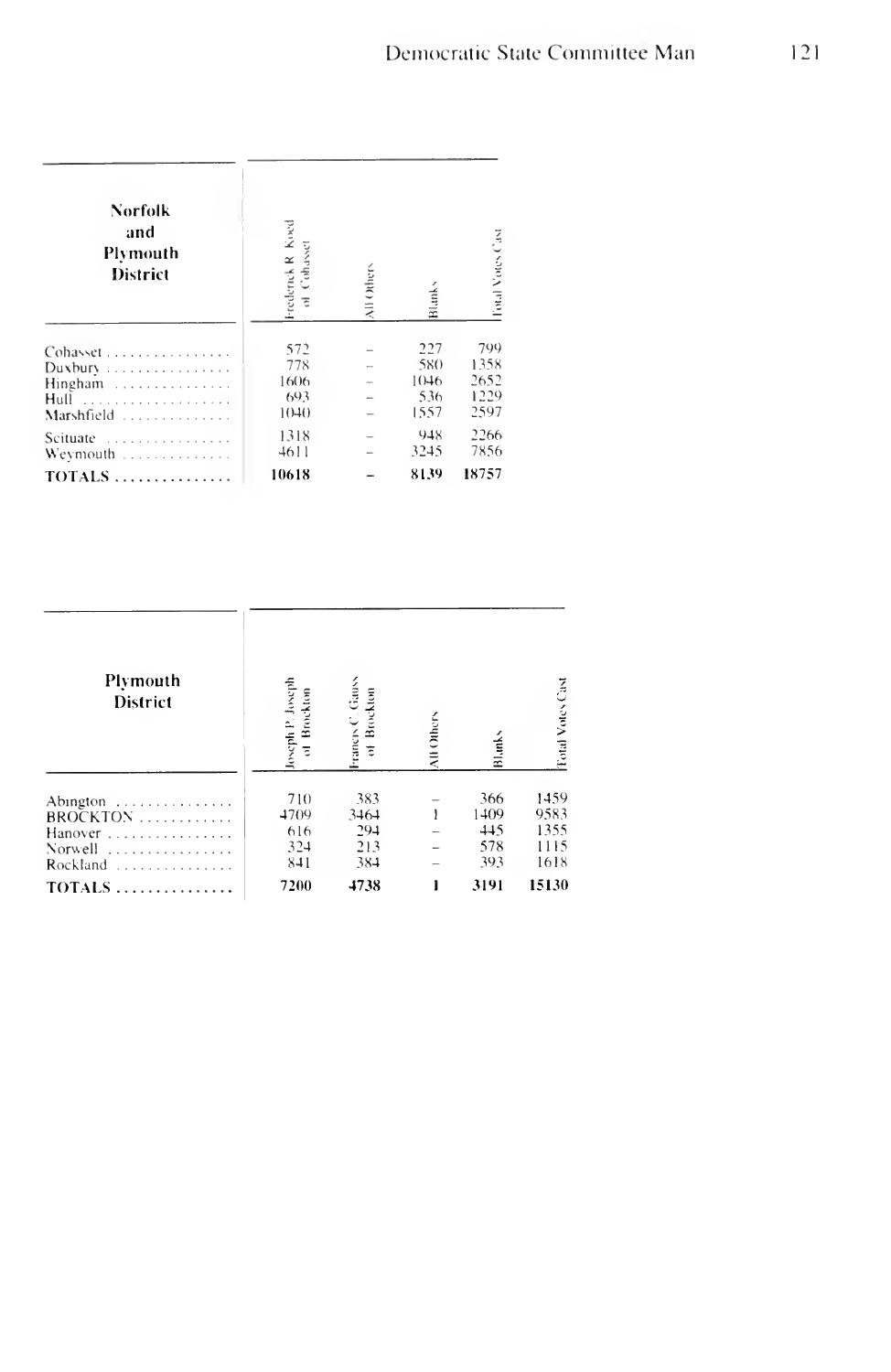| Plymouth<br>and<br><b>Barnstable</b><br>District                                    | Robert Emmet Hayes<br>Whitman<br>$\overline{\circ}$ | All Others   | <b>Blanks</b>                    | Total Votes Cast                   |
|-------------------------------------------------------------------------------------|-----------------------------------------------------|--------------|----------------------------------|------------------------------------|
| Bourne $\ldots \ldots \ldots$<br>East Bridgewater<br>Hanson<br>Kingston<br>Pembroke | 634<br>396<br>508<br>454<br>967                     |              | 1033<br>351<br>246<br>337<br>563 | 1667<br>747<br>754<br>791<br>1530  |
| Plymouth<br>Plympton<br>Sandwich<br>Wareham<br>West Bridgewater                     | 1355<br>102<br>824<br>879<br>419                    |              | 2820<br>78<br>585<br>543<br>204  | 4175<br>180<br>1409<br>1422<br>623 |
| Whitman<br>.                                                                        | 1129<br>7667                                        | 1<br>1       | 223<br>6983                      | 1353<br>14651                      |
|                                                                                     |                                                     |              |                                  |                                    |
| First<br><b>Suffolk</b><br>.                                                        | ≡<br>$=$                                            | Slayman<br>Ξ |                                  |                                    |

| <b>District</b> |      | ∽    |      |       |
|-----------------|------|------|------|-------|
| $BOSTON$        | 5030 | 1883 | 7944 | 14857 |
| $TOTALS$        | 5030 | 1883 | 7944 | 14857 |

| <b>Second</b><br><b>Suffolk</b><br><b>District</b> | Bolling<br>Ξ | É<br>Ξ<br>š<br>į<br>ढ | Boston<br>conard M.<br>৳ | Rodriguez<br>Ξ<br>ander<br>š | Other | ا<br>Blan | Z<br>Votes<br>$\overline{d}$ |
|----------------------------------------------------|--------------|-----------------------|--------------------------|------------------------------|-------|-----------|------------------------------|
| <b>BOSTON</b>                                      | 7678         | 569                   | 988                      | 1127                         |       | 5783      | 16145                        |
| $TOTALS$                                           | 7678         | 569                   | 988                      | 1127                         |       | 5783      | 16145                        |

 $\rm CaM$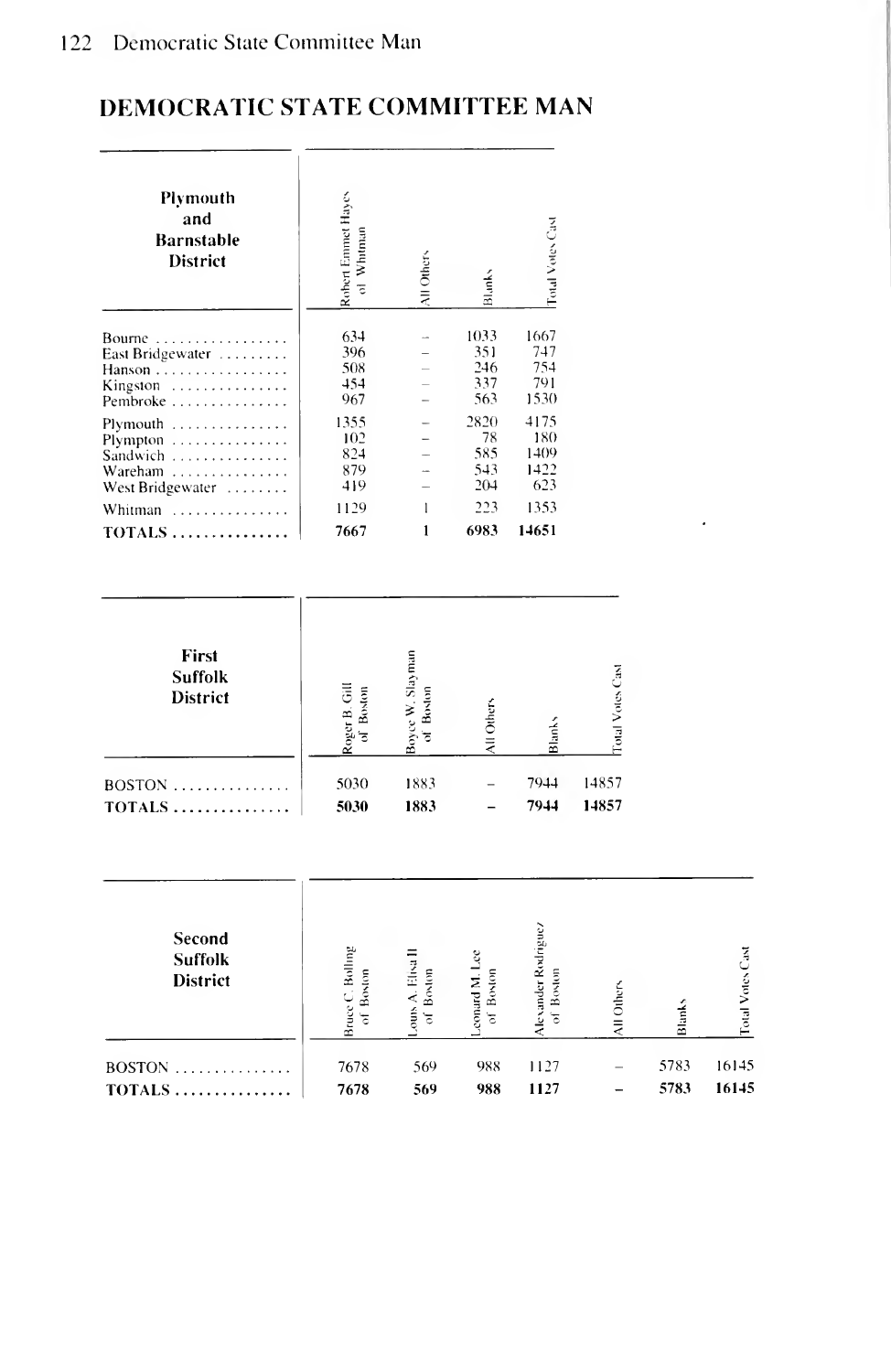| Suffolk,<br>Essex,<br>and<br>Middlesex<br><b>District</b> | Voke<br>Richard A. Vo | All Others | Blank- | Fotal Votes Cast |  |
|-----------------------------------------------------------|-----------------------|------------|--------|------------------|--|
| $BOSTON$                                                  | 2066                  |            | 2239   | 4305             |  |
| $CHELSEA$                                                 | 2947                  |            | 722    | 3669             |  |
| $EVERETT$                                                 | 2069                  |            | 2758   | 4827             |  |
| REVERE                                                    | 3818                  |            | 3103   | 6928             |  |
| Saugus                                                    | 1011                  |            | 541    | 1552             |  |
|                                                           | 11911                 |            | 9363   | 21281            |  |

J.

| <b>Suffolk</b><br>and<br><b>Middlesex</b><br><b>District</b> | Darling<br>ambridge<br>Ξ | тапи<br>inthrop<br>Ē | A. McDonough<br>ambridge<br>ierald<br>Ξ | Others | Í    | Z<br>Votes <sup>1</sup><br>Ē |
|--------------------------------------------------------------|--------------------------|----------------------|-----------------------------------------|--------|------|------------------------------|
| $BOSTON$                                                     | 559                      | 1911                 | 1357                                    |        | 3528 | 7355                         |
| CAMBRIDGE                                                    | 3392                     | 495                  | 2756                                    |        | 3552 | 10196                        |
| Winthrop                                                     | 161                      | 2119                 | 265                                     |        | 973  | 3518                         |
| TOTALS                                                       | 4112                     | 4525                 | 4378                                    |        | 8053 | 21069                        |

| First<br><b>Suffolk</b><br>and<br><b>Norfolk</b><br><b>District</b> | Cawley<br>Threstopher <sup>12</sup><br>Boston<br>Έ | D Draisen<br>Boston<br>Marc<br>Έ | All Other | Blank-             | otal Votes Cast       |
|---------------------------------------------------------------------|----------------------------------------------------|----------------------------------|-----------|--------------------|-----------------------|
| <b>BOSTON</b><br>. . <b>.</b><br>Dedham<br>.<br>Medfield            | 5396<br>2141<br>586                                | 2361<br>916<br>191               |           | 5893<br>947<br>453 | 13650<br>4004<br>1230 |
| Walpole<br>Westwood<br>TOTALS                                       | 1208<br>625<br>9956                                | 821<br>520<br>4809               |           | 567<br>718<br>8578 | 2596<br>1863<br>23343 |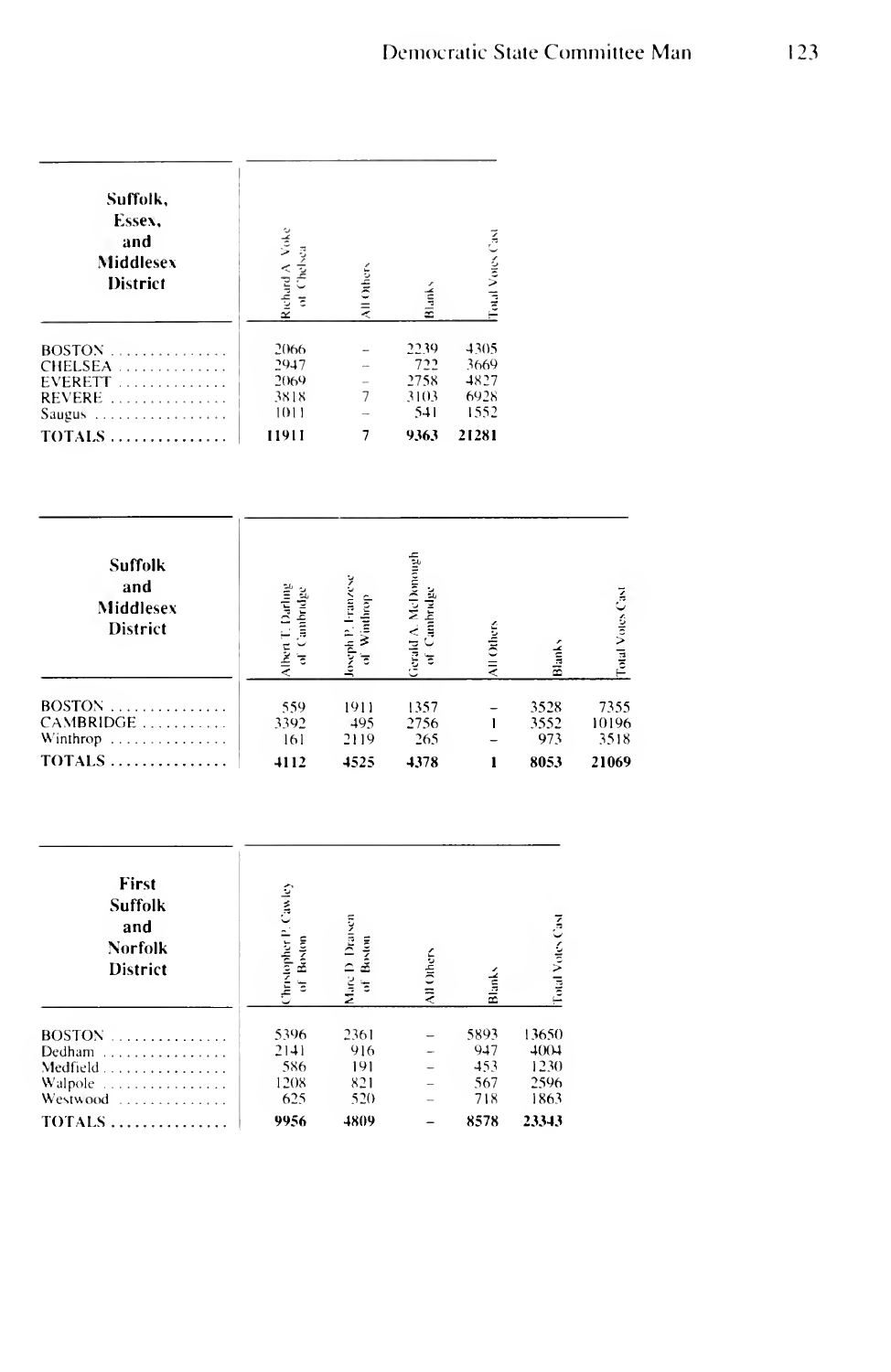| Second<br><b>Suffolk</b><br>and<br><b>Norfolk</b><br><b>District</b>                                    | awrence S. Dicara<br>of Boston             | All Others                                        | <b>Blanks</b>                             | <b>Total Votes Cast</b>                      |  |
|---------------------------------------------------------------------------------------------------------|--------------------------------------------|---------------------------------------------------|-------------------------------------------|----------------------------------------------|--|
| BOSTON<br>Milton<br>Randolph<br>$\ldots$ .<br>$TOTALS$                                                  | 6272<br>3280<br>3137<br>12689              | 7181<br>1<br>2066<br>1853<br>11100<br>1           |                                           | 13454<br>5346<br>4990<br>23790               |  |
| Worcester<br><b>District</b>                                                                            | Paul M. Pezzella<br>of Worcester           | All Others                                        | <b>Blanks</b>                             | Total Votes Cast                             |  |
| Boylston $\dots \dots$<br>$Clinton$ .<br>.<br>Shrewsbury<br>West Boylston<br>WORCESTER<br>TOTALS        | 270<br>1080<br>1875<br>366<br>6123<br>9714 | $\frac{1}{1}$<br>$\overline{7}$<br>$\overline{7}$ | 154<br>644<br>1016<br>192<br>5343<br>7349 | 424<br>1724<br>2891<br>558<br>11473<br>17070 |  |
| Worcester,<br>Franklin,<br>Hampden,<br>and Hampshire<br><b>District</b>                                 | Ralph E. Hicks<br>of Spencer               | All Others                                        | Blanks                                    | Total Votes Cast                             |  |
| Ashburnham<br>Athol<br>1.1.1.1<br>Barre<br>Belchertown<br>Bernardston<br>$\overline{a}$<br>$\sim$<br>÷. | 347<br>326<br>335<br>508<br>86             | $\frac{2}{1}$                                     | 159<br>294<br>165<br>344<br>73            | 508<br>620<br>501<br>852<br>159              |  |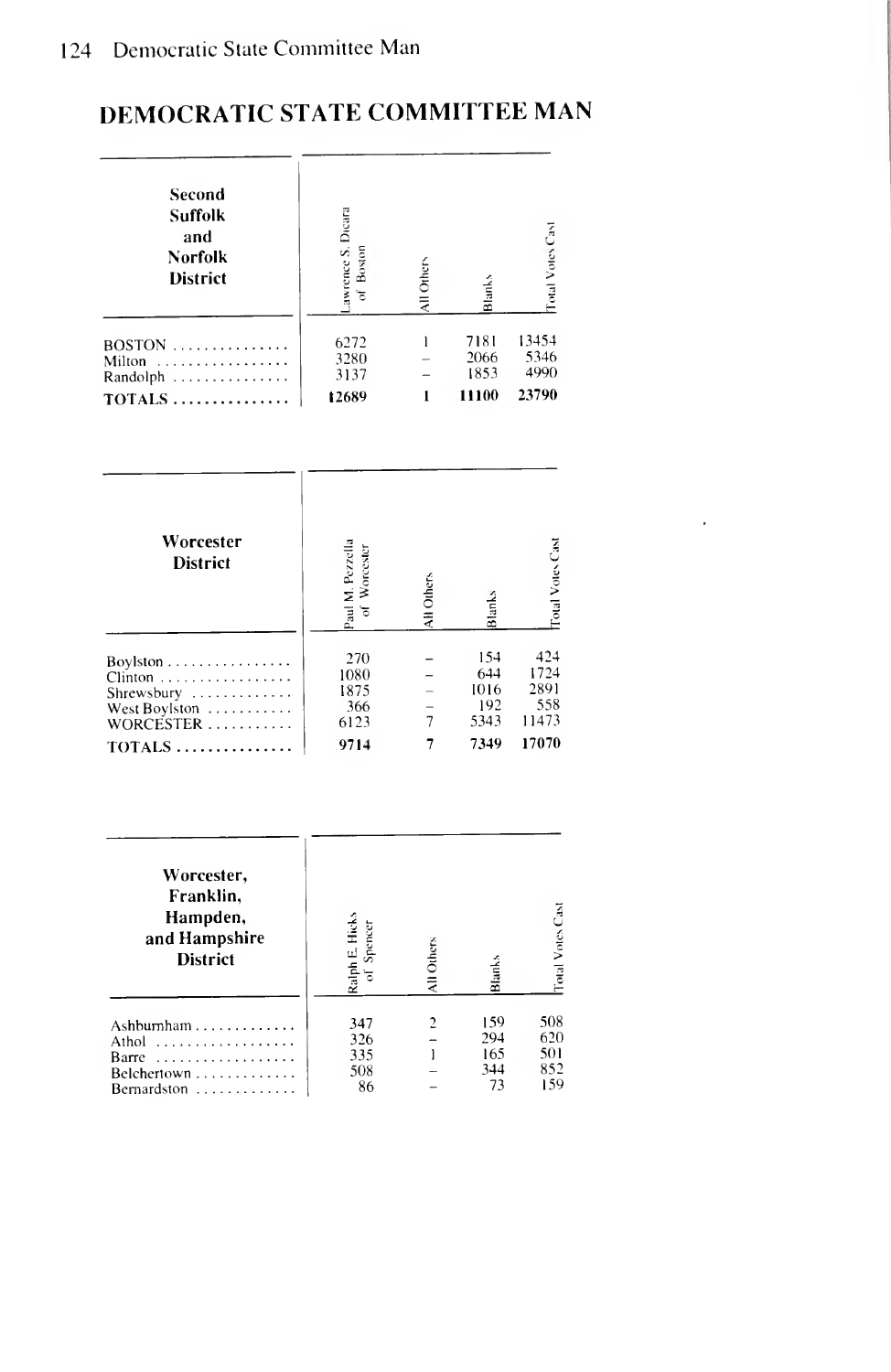| Worcester,<br>Franklin.<br>Hampden,<br>and<br>Hampshire<br><b>District</b>                  | Ralph E. Hicks<br>Spencer<br>$\overline{z}$ | VII Others | Blank-                         | Fotal Votes Cast                             |
|---------------------------------------------------------------------------------------------|---------------------------------------------|------------|--------------------------------|----------------------------------------------|
| Brimfield<br>Brookfield<br>East Brookfield<br>a sa salawa<br>Erving<br>Gill                 | 142<br>152<br>128<br>1()3<br>129            | L.         | 96<br>76<br>49<br>58<br>76     | 238<br>$\frac{5}{2}$ 28<br>177<br>161<br>205 |
| Hardwick<br>Hubbardston<br>Levden<br>Monson                                                 | 258<br>102<br>130<br>48<br>476              |            | 130<br>52<br>88<br>31<br>263   | 388<br>154<br>218<br>79<br>739               |
| New Braintree<br>in provincia di<br>New Salem<br>North Brookfield<br>Northfield<br>$Oakham$ | 89<br>60<br>291<br>150<br>116               | L.<br>i.   | 34<br>42<br>119<br>85<br>71    | 123<br>102<br>410<br>235<br>187              |
| Orange<br>Palmer<br>.<br>Paxton<br>.<br>Pelham<br>Petersham                                 | 349<br>759<br>336<br>144<br>90              |            | 153<br>527<br>166<br>140<br>56 | 502<br>1286<br>502<br>284<br>146             |
| Phillipston<br>Rovalston<br>Rutland<br>Shutesbury<br>Spencer<br>J.                          | 59<br>67<br>262<br>160<br>656               |            | 27<br>38<br>179<br>152<br>199  | 86<br>105<br>441<br>312<br>855               |
| Sturbridge<br>.<br>Templeton<br>Wales<br>Ware<br>Warren                                     | 397<br>312<br>77<br>661<br>250              |            | 275<br>189<br>42<br>428<br>96  | 672<br>501<br>119<br>1089<br>346             |
| Warwick<br>Wendell<br>.<br>West Brookfield<br>Winchendon<br>$TOTALS$                        | 73<br>71<br>161<br>294                      |            | 39<br>100<br>79<br>193         | 112<br>171<br>240<br>487                     |
|                                                                                             | 9154                                        | 3          | 5383                           | 14540                                        |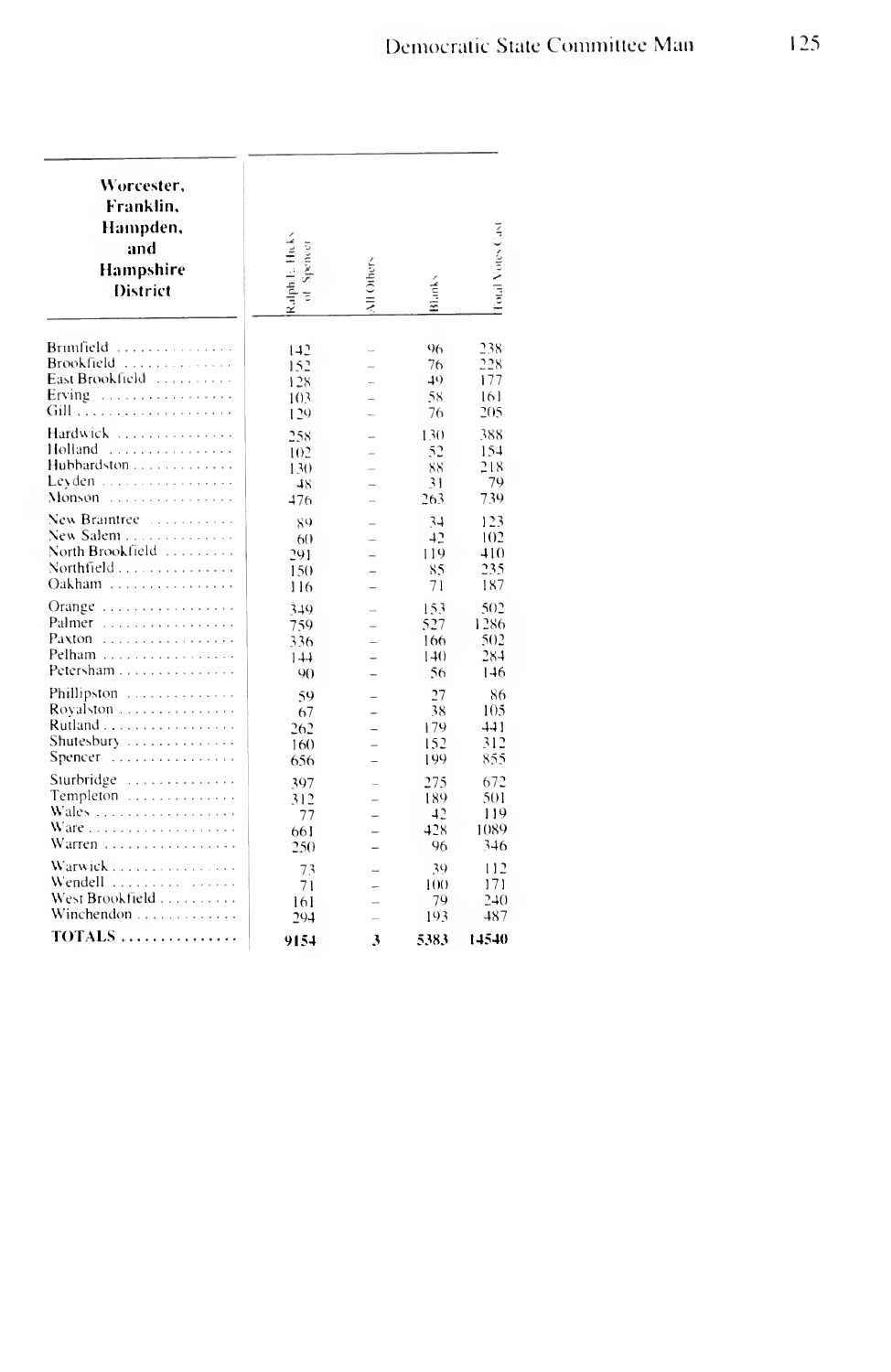| First<br>Worcester<br>and<br>Middlesex<br>District | Anthony J. Vighotti<br>Worcester<br>ă | All Other-     | Blanks     | <b>Total Votes Cast</b> |  |
|----------------------------------------------------|---------------------------------------|----------------|------------|-------------------------|--|
| Grafton                                            | 555                                   |                | 611        | 1166                    |  |
| Hopedale                                           | 408                                   |                | 230        | 638                     |  |
| Hopkinton                                          | 500                                   |                | 380<br>451 | 880<br>1417             |  |
| Leicester<br>Millbury                              | 966<br>1046                           |                | 497        | 1544                    |  |
| Northborough $\ldots \ldots \ldots$                | 639                                   | 20             | 420        | 1079                    |  |
|                                                    | 310                                   |                | 245        | 555                     |  |
| Upton                                              | 237                                   |                | 191        | 428                     |  |
| Westborough                                        | 877                                   |                | 540        | 1417                    |  |
| $WORCESTER$                                        | 3738                                  | $\overline{2}$ | 3346       | 7086                    |  |
| $\text{TOTALS} \dots \dots \dots \dots \dots$      | 9276                                  | 23             | 6911       | 16210                   |  |

 $\ddot{\phantom{a}}$ 

| Second<br>Worcester<br>and<br>Middlesex<br><b>District</b>                                  | of Leominster<br>Writ-in<br>Roy A. Borque | All Others                                           | <b>Blanks</b>                    | Total Votes Cast                 |
|---------------------------------------------------------------------------------------------|-------------------------------------------|------------------------------------------------------|----------------------------------|----------------------------------|
| Bolton<br>$FITCHBURG$<br>GARDNER<br>$H$ olden                                               | 75                                        | 5<br>$\overline{1}$<br>20                            | 261<br>377<br>3843<br>2140       | 266<br>377<br>3922<br>2160       |
| Lancaster $\ldots \ldots \ldots \ldots$<br>LEOMINSTER<br>Lunenburg<br>Princeton<br>Sterling | 127                                       | 9<br>$\begin{array}{c} 3 \\ 3 \\ 5 \end{array}$<br>9 | 424<br>2787<br>748<br>314<br>524 | 433<br>2917<br>752<br>319<br>533 |
| Townsend<br>Westminster<br>$TOTALS$                                                         | 203                                       | 12<br>70                                             | 541<br>585<br>12544              | 541<br>597<br>12818              |